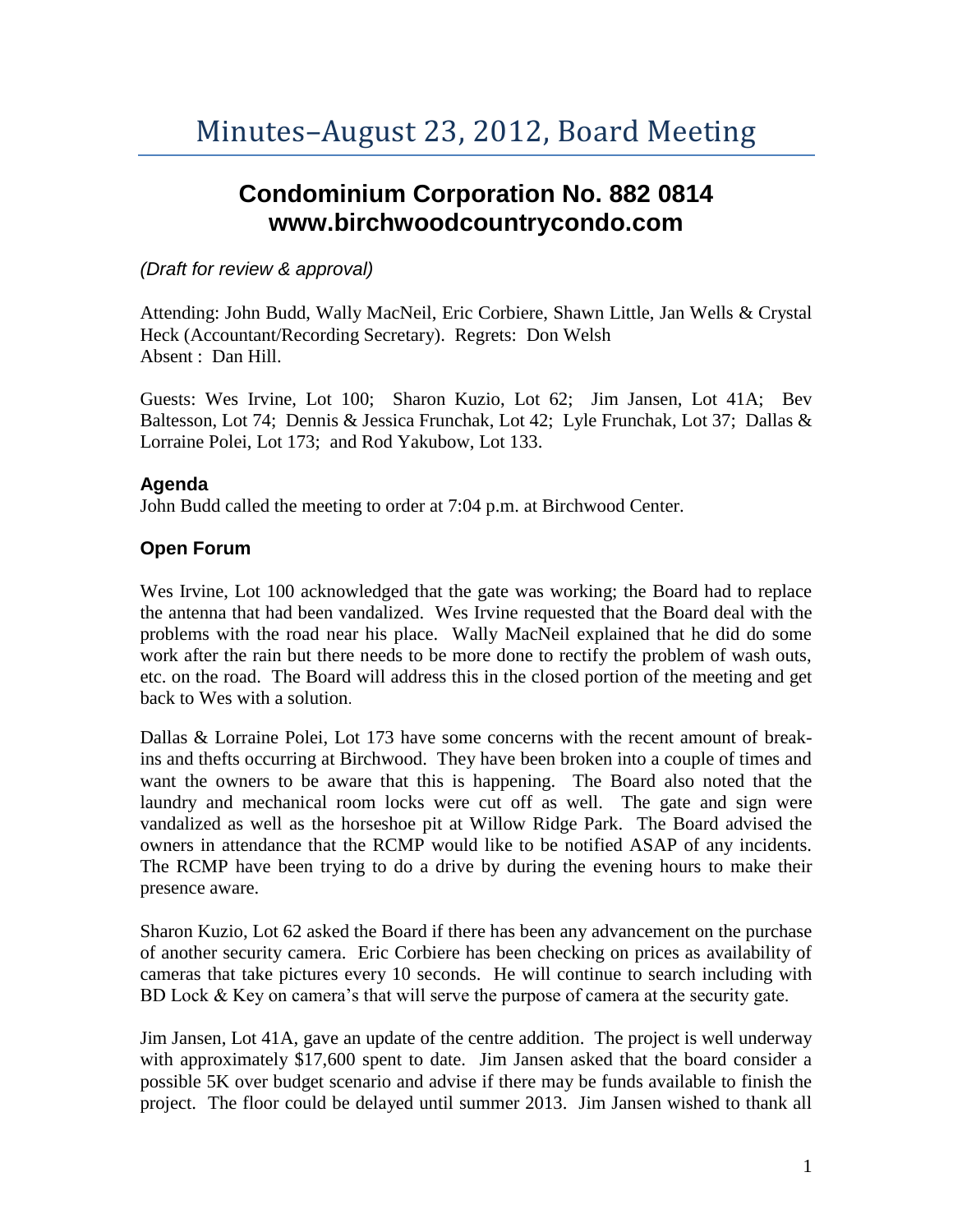the volunteers that have invested time into the addition so far. The Board will discuss it later this evening and advise Jim Jansen regarding any additional funding. Jim Jansen also wanted to thank Leigh Honeysett for building the wishing well that has been placed over the sewer pump out tube beside the Center.

Lyle Frunchak, Lot 37 expressed concern regarding the grass in the golf course and if the Board had in place an escape route if something happened with the abundance of dry grass. The Board reassured the owners in attendance that the best escape would be through the back gate exit. The Board will have a plan in place regarding contact numbers and post on the board near the dumpster. The Board also will write a letter to the mortgage company regarding getting permission to rotary mow the course with a mower (Dallas Polei) that could be available to the Board in October 2012 possibly.

Dennis Frunchak, Lot 42, asked about the possibility of locating recycling bins near the dumpster. The Board have looked at this before but felt that the owners can utilize this service offered at the Lindale Transfer Station. Managing the waste in the dumpster continues to be very taxing as there continues to be violation of garbage items thrown out that are not household waste such as chesterfields, lawn chairs, book cases and BBQs. Also owners, please remember that any cardboard boxes should be flattened.

Still some concerns regarding dogs running at large. The owners were again reminded that the animal control by-law officer needs to be contacted if an incident occurs. The board will get involved if there is a fine that needs to be levied but cannot get involved in neighbor disputes.

The Board received a letter from Mobuck Holding Ltd. regarding the change of usage of RR 55 to the south by the owners of Birchwood. The letter outlined that there will be a \$2500 charge for access to this road for moving in trailers etc that cannot go over the bridge road. They will continue to allow emergency access without a permit. The Board has asked Wes Tweedle to look into this for the Board. Wally MacNeil will follow up and bring forward additional information

The open forum was completed at 7:50 p.m.

#### **Board Portion of Meeting**

John Budd called the Board portion of the meeting to order at 7:55 p.m. Shawn Little moved that the July 19, 2012, meeting minutes be accepted as presented, seconded by Eric Corbiere, carried unanimously.

#### **Water Report**

Rod Yakubow wasn't able to supply the board with a written report due to the issues with his power. He will supply the board with his report next meeting. Every thing went well with the water although there was a problem with the jet pump motor in Aspen. It was repaired by Bald Eagle and Rod Yakubow suggested that the Board look at purchasing a spare one to have on hand. Rod Yakubow will price out a new one and get back to the board with prices. Alberta Environment was on site to check the wells – everything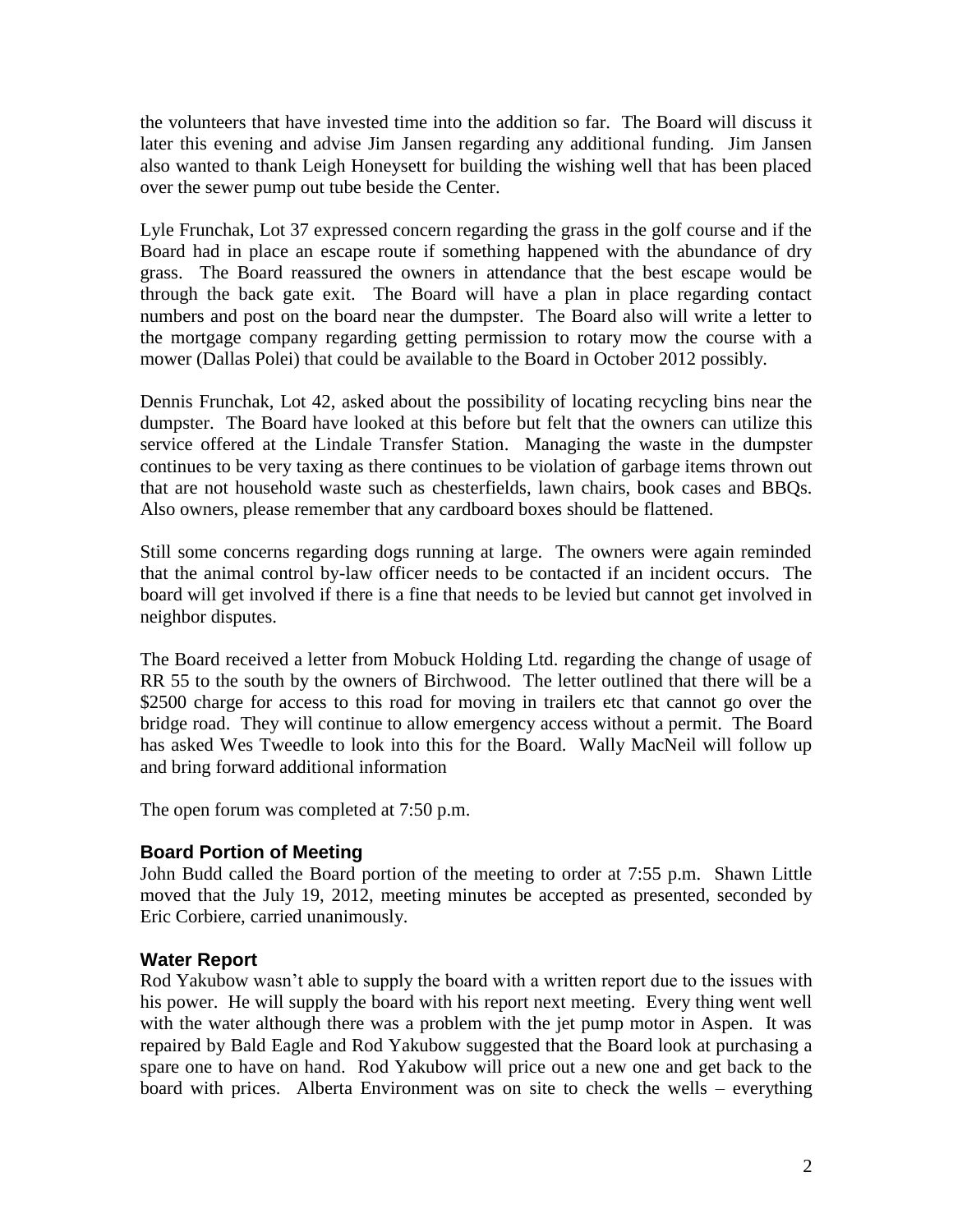passed inspection. There are two CC valves on Lot  $112 \&$  Lot 63 that need to be fixed or replaced this fall.

#### **Site services**

Larry Kuzio submitted his written report which detailed duties provided for the month of July 21 to August 23, 2012.

#### **Treasurer**

Jan Wells provided the board with an update on the Bylaw responses. To date the Board has received approximately 45% of responses back. Jan Wells and Peter Tadman are currently doing a phone out to check on the outstanding responses to date.

#### **Financial Report**

June 2012 financial reports were submitted to the Board as information. Crystal Heck discussed the listing of all outstanding receivable – she will be sending out letters the first of September 2012 to remind owners of their outstanding accounts.

#### **Old Business**

The Board has received a quote from Can Spec Enterprises for replacing the whole bridge top layer with fir. The cost would be \$9150.00 plus GST plus the cost of disposing of the old boards. Jan Wells made a motion that the Board hires Can Spec Enterprises to perform the task of replacing the boards with a budget of approximately \$10,000 which will include some monies for disposal. Shawn Little seconded the motion, carried unanimously.

Tri-Electric is scheduled to come next week to fix the power problems on Lot 133 and Lot 134. The gravel and sand are already on site and the power should be restored by early next week. Rod Yakubow volunteered to run the tractor where necessary in the repair.

Update on the mowing – Wes Tweedle volunteered and did some mowing to help with the line of vision for driving through the golf course.

Shawn Little will have access to a lift to change the flags on September  $8<sup>th</sup>$  or  $9<sup>th</sup>$ , 2012. Jan Wells will purchase a Canadian Flag and an Alberta Flag.

The Board expects to receive the report from the inspector on the state of the playground. The Board will bring forth the findings at next meeting.